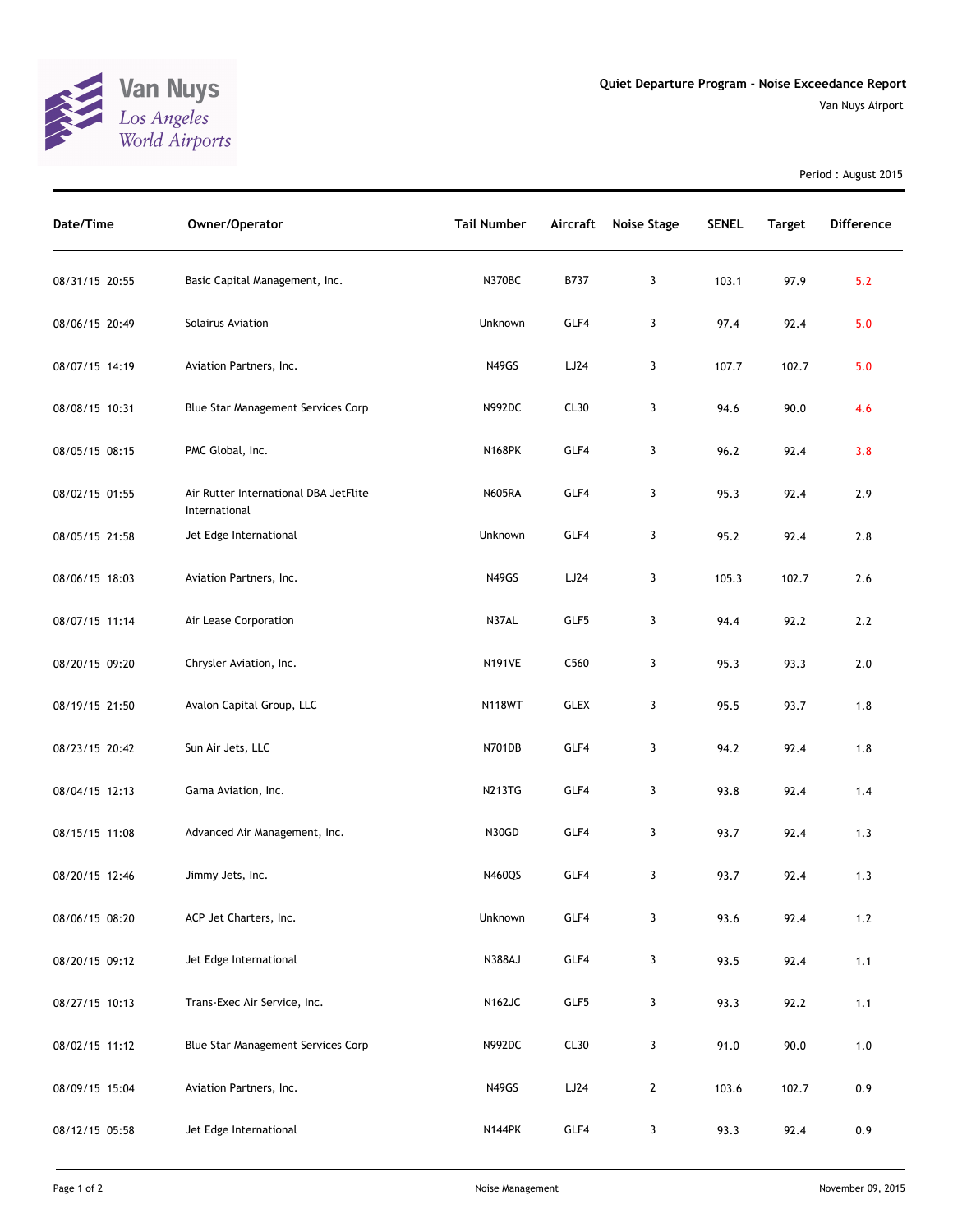

Period : August 2015

| Date/Time      | Owner/Operator                     | <b>Tail Number</b> | Aircraft          | <b>Noise Stage</b> | <b>SENEL</b> | <b>Target</b> | <b>Difference</b> |
|----------------|------------------------------------|--------------------|-------------------|--------------------|--------------|---------------|-------------------|
| 08/01/15 10:28 | Presidential Aviation, Inc.        | Unknown            | GLF5              | 3                  | 93.0         | 92.2          | 0.8               |
| 08/17/15 18:30 | Worldwide Jet Charter, LLC         | Unknown            | GLF4              | 3                  | 93.2         | 92.4          | 0.8               |
| 08/24/15 20:24 | Windsor Jet Management             | <b>N124TF</b>      | GLF4              | 3                  | 93.2         | 92.4          | 0.8               |
| 08/06/15 06:53 | Chrysler Aviation, Inc.            | <b>N904LR</b>      | C560              | 3                  | 94.0         | 93.3          | 0.7               |
| 08/07/15 08:25 | The Heavener Company Leasing, LLC  | <b>N293HC</b>      | CL30              | 3                  | 90.7         | 90.0          | 0.7               |
| 08/31/15 10:50 | The Heavener Company Leasing, LLC  | <b>N293HC</b>      | CL30              | 3                  | 90.7         | 90.0          | 0.7               |
| 08/01/15 05:29 | Jet Edge International             | <b>N257AL</b>      | F <sub>2</sub> TH | 3                  | 91.8         | 91.2          | 0.6               |
| 08/13/15 10:30 | Lyon Aviation                      | <b>N317MJ</b>      | GLF4              | 3                  | 93.0         | 92.4          | 0.6               |
| 08/19/15 10:51 | Chrysler Aviation, Inc.            | N54DD              | C560              | 3                  | 93.9         | 93.3          | 0.6               |
| 08/24/15 08:29 | Image Air Charter                  | <b>CGMRX</b>       | GLF4              | 3                  | 93.0         | 92.4          | 0.6               |
| 08/21/15 09:53 | Jet Edge International             | <b>N144PK</b>      | GLF4              | 3                  | 92.9         | 92.4          | 0.5               |
| 08/31/15 09:38 | Jet Edge International             | EDG300             | GLF5              | 3                  | 92.7         | 92.2          | 0.5               |
| 08/12/15 15:31 | Blue Star Management Services Corp | N992DC             | CL30              | 3                  | 90.4         | 90.0          | 0.4               |
| 08/21/15 10:50 | Cinco Air Charter, LLC             | N57BE              | <b>WW24</b>       | 3                  | 96.1         | 95.7          | 0.4               |
| 08/12/15 06:16 | Trans-Exec Air Service, Inc.       | <b>N560CJ</b>      | C <sub>560</sub>  | 3                  | 93.6         | 93.3          | 0.3               |
| 08/07/15 11:40 | Air Services, Inc.                 | N55BA              | <b>H25B</b>       | 3                  | 93.8         | 93.6          | 0.2               |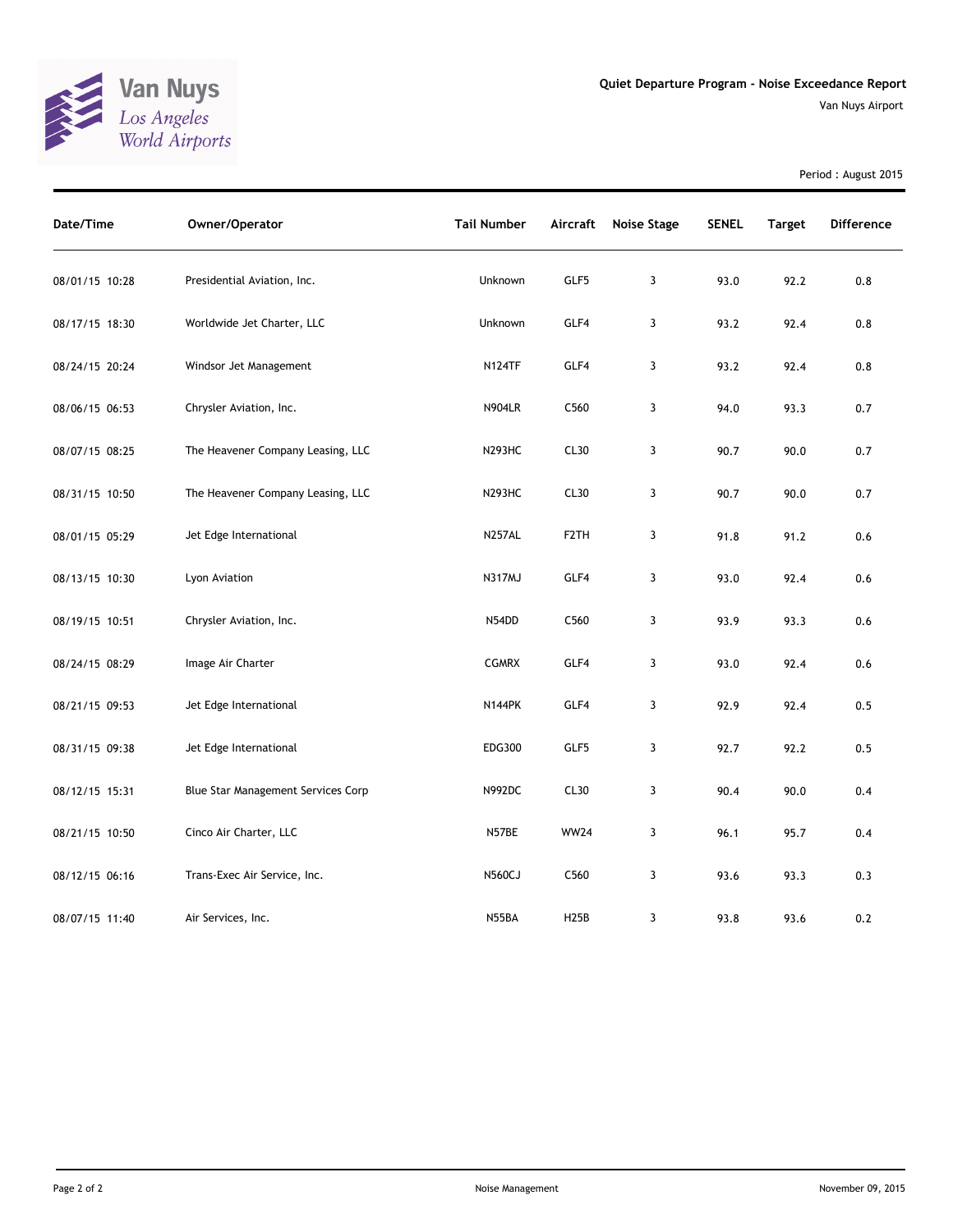

Period : August 2015

| Owner/Operator                                      | <b>Departures Exceeding</b><br><b>Target Noise Level</b> | <b>Total Southbound</b><br><b>Jet Departures</b> |
|-----------------------------------------------------|----------------------------------------------------------|--------------------------------------------------|
| Jet Edge International                              | 6                                                        | 45                                               |
| Aviation Partners, Inc.                             | 3                                                        | 3                                                |
| Blue Star Management Services Corp                  | 3                                                        | 4                                                |
| Chrysler Aviation, Inc.                             | 3                                                        | 21                                               |
| The Heavener Company Leasing, LLC                   | $\overline{2}$                                           | 3                                                |
| Trans-Exec Air Service, Inc.                        | $\overline{2}$                                           | 19                                               |
| ACP Jet Charters, Inc.                              | $\mathbf{1}$                                             | $\mathbf{1}$                                     |
| Air Services, Inc.                                  | 1                                                        |                                                  |
| Basic Capital Management, Inc.                      |                                                          |                                                  |
| Gama Aviation, Inc.                                 |                                                          |                                                  |
| Image Air Charter                                   |                                                          |                                                  |
| Jimmy Jets, Inc.                                    |                                                          |                                                  |
| Lyon Aviation                                       |                                                          |                                                  |
| Advanced Air Management, Inc.                       |                                                          | 2                                                |
| Air Rutter International DBA JetFlite International |                                                          | 2                                                |
| Presidential Aviation, Inc.                         |                                                          | 2                                                |
| Cinco Air Charter, LLC                              |                                                          | 3                                                |
| PMC Global, Inc.                                    |                                                          | 3                                                |
| Windsor Jet Management                              |                                                          | 3                                                |
| Avalon Capital Group, LLC                           |                                                          | 4                                                |
| Air Lease Corporation                               |                                                          | 6                                                |
| Solairus Aviation                                   |                                                          | 11                                               |
| Sun Air Jets, LLC                                   |                                                          | 13                                               |
| Worldwide Jet Charter, LLC                          | 1                                                        | 19                                               |
| Adams Office, LLC                                   | 0                                                        | 1                                                |
| Aero Jet Services, LLC                              | 0                                                        |                                                  |
| Aero Way, Inc.                                      | 0                                                        |                                                  |
| Agro - Jal Farms, Inc.                              | 0                                                        |                                                  |
| Air Ambulance Professionals, Inc.                   | 0                                                        |                                                  |
| Airborne, Inc. DBA FirstFlight                      | 0                                                        |                                                  |
| Alticor, Inc.                                       | 0                                                        |                                                  |
| Andreini & Company                                  | 0                                                        |                                                  |
| <b>ANTON AIR LLC</b>                                | 0                                                        |                                                  |
| Assembly Point Aviation, Inc.                       | 0                                                        |                                                  |
| Aviacor                                             | 0                                                        |                                                  |
| AVIATION ENTERPRISES INC                            | 0                                                        |                                                  |
| Banu, LLC                                           | 0                                                        |                                                  |
| <b>Bechtel Corporation</b>                          | 0                                                        |                                                  |
| Beckwith Entertainment Group, LLC                   | 0                                                        | $\mathbf{1}$                                     |

The Van Nuys Airport Fly Friendly - Quiet Departure Program asks that operators of jet aircraft use manufacturer's or NBAA quiet departure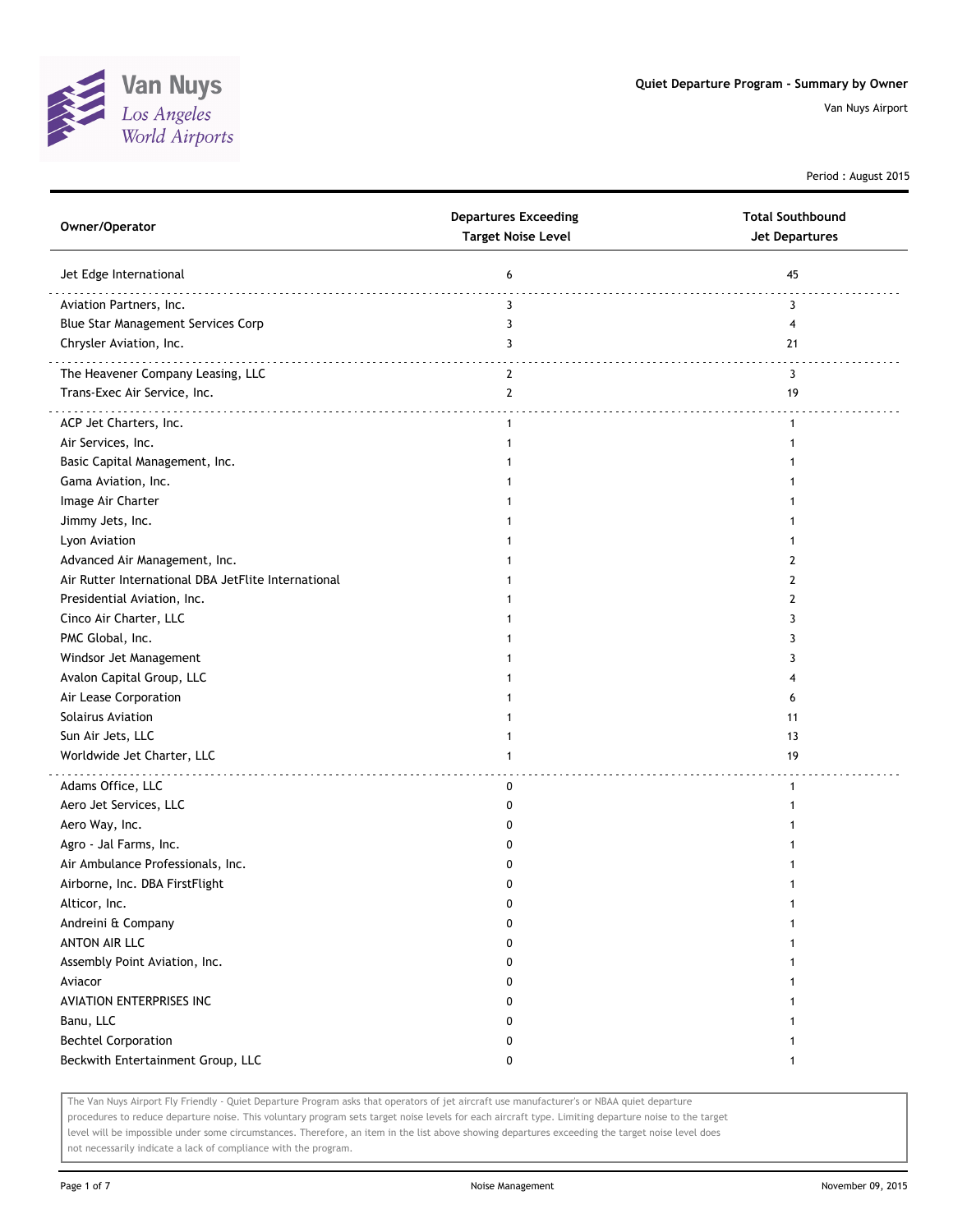

Period : August 2015

| Bemidji Aviation<br>0<br>1              |  |
|-----------------------------------------|--|
| Birardi Investments, LLC<br>0           |  |
| BOMBARDIER AEROSPACE CORP<br>0          |  |
| Bopper Airways, LLC<br>0                |  |
| Business Jet Managers, Inc.<br>0        |  |
| Casey Company<br>0                      |  |
| Century Aviation of Colorado, LLC<br>0  |  |
| Ceson Flight, LLC<br>0                  |  |
| <b>CM Holdings</b><br>0                 |  |
| Corporate Flight International<br>0     |  |
| Corrao, Inc.<br>0                       |  |
| Crow Executive Air, Inc<br>0            |  |
| Culbertson Aviation, LLC<br>0           |  |
| Cyprus Center Services, Inc.<br>0       |  |
| Dassault Falcon Jet Corporation<br>0    |  |
| Dawson Management Group, Inc.<br>0      |  |
| Desert Air 3, Ltd.<br>0                 |  |
| Dole Foods Flight Operations, Inc.<br>0 |  |
| Edgewood Properties, Inc.<br>0          |  |
| Elite Aviation, LLC<br>0                |  |
| ExcelAire Service, Inc.<br>0            |  |
| ExcelAire, LLC<br>0                     |  |
| Excellent Investment, LLC<br>0          |  |
| Execucorp<br>0                          |  |
| Fairmont Aviation, LLC<br>0             |  |
| FBO Professionals Group, Inc.<br>0      |  |
| Ferrer Air, LLC<br>0                    |  |
| FJ20 166, LLC<br>0                      |  |
| FL Aviation Corp.<br>0                  |  |
| Flight Solutions, Inc.<br>0             |  |
| Flightexec<br>0                         |  |
| Flying Farmer, LLC<br>0                 |  |
| Glass Aviation, Inc.<br>0               |  |
| GNLD International, LLC<br>0            |  |
| Grancor Aviation Inc.<br>0              |  |
| GT AERO HOLDINGS LLC<br>0               |  |
| Gulfstream Leasing, LLC<br>0            |  |
| GW AIRCRAFT LEASING LLC<br>0            |  |
| Harpo, Inc.<br>0                        |  |
| Heaven Express, LLC<br>0                |  |
| Image Air, LLC<br>0                     |  |

The Van Nuys Airport Fly Friendly - Quiet Departure Program asks that operators of jet aircraft use manufacturer's or NBAA quiet departure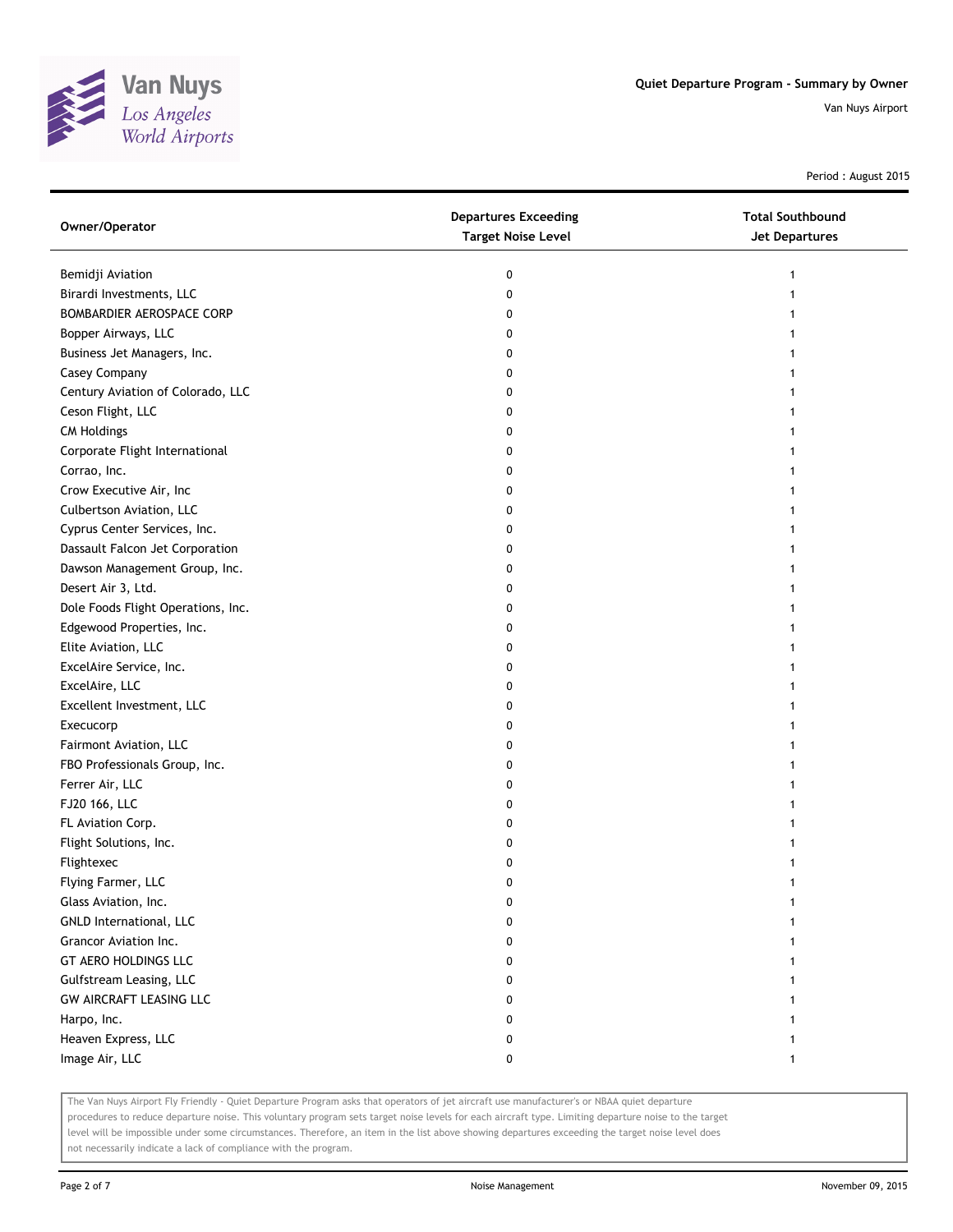

Period : August 2015

| Owner/Operator                                     | <b>Departures Exceeding</b><br><b>Target Noise Level</b> | <b>Total Southbound</b><br><b>Jet Departures</b> |
|----------------------------------------------------|----------------------------------------------------------|--------------------------------------------------|
| Innisfree Jet Center                               | 0                                                        | 1                                                |
| InterActiveCorp                                    | 0                                                        | 1                                                |
| ITT Industries, Inc.                               | 0                                                        |                                                  |
| J Turbines, Inc.                                   | 0                                                        |                                                  |
| Jet Aviation Flight Services                       | 0                                                        |                                                  |
| Jet Link Investments, Inc.                         | 0                                                        | 1                                                |
| K/S Aviation, LLC                                  | 0                                                        |                                                  |
| Kashtan, David                                     | 0                                                        |                                                  |
| KIMBAL LOGISTICS LLC                               | 0                                                        |                                                  |
| Kingston Aviation, LLC                             | 0                                                        |                                                  |
| KW Flight, LLC                                     | 0                                                        |                                                  |
| Landmark Aviation Aircraft Management & Charter    | 0                                                        |                                                  |
| Las Vegas Jet, LLC                                 | 0                                                        |                                                  |
| LDS Holdings II, LLC                               | 0                                                        |                                                  |
| Leslie, Lonnie                                     | 0                                                        |                                                  |
| Lindbergh Corporation                              | 0                                                        |                                                  |
| Longtail Aviation Ltd                              | 0                                                        |                                                  |
| Loretto Aviation, LLC                              | 0                                                        |                                                  |
| Maritime Air Charters, LLC                         | 0                                                        |                                                  |
| MC Group                                           | 0                                                        |                                                  |
| MCS Leasing, Inc.                                  | 0                                                        |                                                  |
| Meridian N821J LLC                                 | 0                                                        | 1                                                |
| <b>MGM Resorts International</b>                   | 0                                                        |                                                  |
| Michael Dorn                                       | 0                                                        |                                                  |
| Mill Creek Aviation, LLC                           | 0                                                        | 1                                                |
| MONACO DONALD F TRUSTEE                            | 0                                                        | 1                                                |
| Morningstar Partners, Ltd., DBA Auroa Jet Partners | 0                                                        |                                                  |
| N36MU, LLC                                         | 0                                                        |                                                  |
| N451CG LLC                                         | 0                                                        |                                                  |
| N702SJ, LLC                                        | 0                                                        |                                                  |
| National Insurance Management Company              | 0                                                        |                                                  |
| NETJETS SALES INC                                  | 0                                                        | 1                                                |
| Nevada Challenger, LLC                             | 0                                                        |                                                  |
| Nevada Potomac Equipment, LLC                      | 0                                                        |                                                  |
| Northern Jet Management                            | 0                                                        |                                                  |
| Pegasus Aviation, LLC                              | 0                                                        |                                                  |
| Pinetimber Aero, LLC                               | 0                                                        |                                                  |
| Pinnacle Aviation, Inc.                            | 0                                                        |                                                  |
| Pino, Jeffrey P.                                   | 0                                                        |                                                  |
| PLATINUM DUNES PRODUCTIONS                         | 0                                                        |                                                  |
| Priester Aviation, LLC                             | 0                                                        | 1                                                |

The Van Nuys Airport Fly Friendly - Quiet Departure Program asks that operators of jet aircraft use manufacturer's or NBAA quiet departure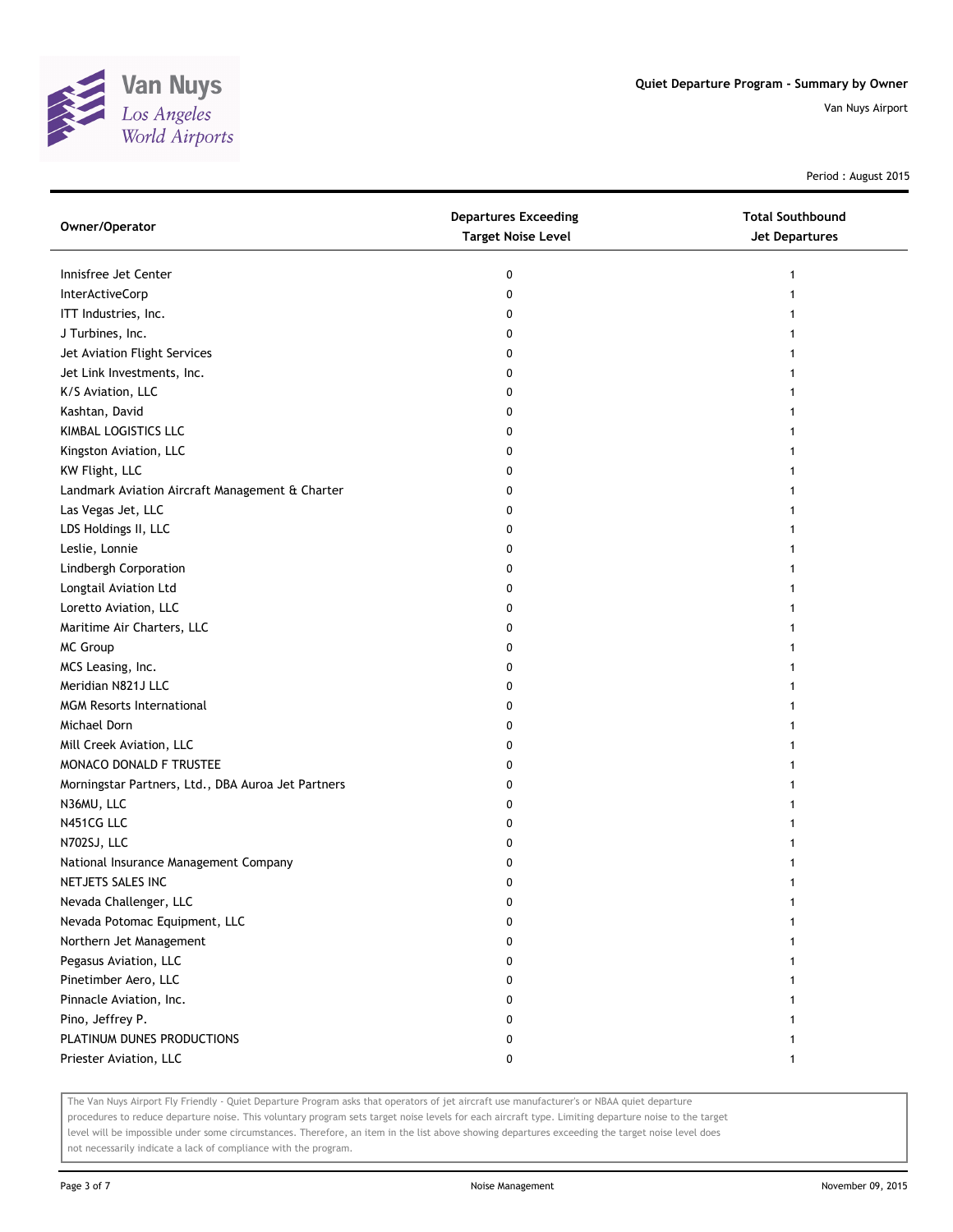

Period : August 2015

| Owner/Operator                           | <b>Departures Exceeding</b><br><b>Target Noise Level</b> | <b>Total Southbound</b><br><b>Jet Departures</b> |
|------------------------------------------|----------------------------------------------------------|--------------------------------------------------|
| ProJet Aviation                          | 0                                                        | 1                                                |
| R.O.P. Aviation, Inc.                    | 0                                                        |                                                  |
| Rail Management & Consulting Corporation | 0                                                        |                                                  |
| Rectrix Aviation, Inc.                   | 0                                                        |                                                  |
| Red Wing Aeroplane Co., LLC              | 0                                                        | 1                                                |
| Roma 550, LLC                            | 0                                                        | 1                                                |
| Royal Air Freight, Inc.                  | 0                                                        | 1                                                |
| RSGH L.P.                                | 0                                                        | 1                                                |
| Sands Aviation, LLC                      | 0                                                        | 1                                                |
| Santa Barbara Aviation, Inc.             | 0                                                        |                                                  |
| Scott, D. Gregory                        | 0                                                        |                                                  |
| Silicon Valley Express, Inc.             | 0                                                        |                                                  |
| Skye Gryphon, LLC                        | 0                                                        |                                                  |
| South Aviation, Inc.                     | 0                                                        |                                                  |
| SP Aviation, Inc.                        | 0                                                        | 1                                                |
| Space Exploration Technologies           | 0                                                        | 1                                                |
| Spectrum Air Service, Inc.               | 0                                                        | 1                                                |
| <b>STA Jets</b>                          | 0                                                        | 1                                                |
| Swiflite Aircraft Corporation            | 0                                                        |                                                  |
| Takle Management, LLC                    | 0                                                        |                                                  |
| Tempus Jets                              | 0                                                        |                                                  |
| The Brickman Group Ltd                   | 0                                                        |                                                  |
| <b>Thornton Corporation</b>              | 0                                                        |                                                  |
| Tracinda Corporation Flight Department   | 0                                                        |                                                  |
| <b>Trans-Gulf Corporation</b>            | 0                                                        |                                                  |
| Trijet Aviation Management, LLC          | 0                                                        |                                                  |
| Tull Family Trust C/O Mickey Segal       | 0                                                        |                                                  |
| <b>Tutor-Saliba Corporation</b>          | 0                                                        |                                                  |
| V.T. Aviation, LLC                       | 0                                                        |                                                  |
| Vinnair, LLC                             | 0                                                        |                                                  |
| VIRGIN BLUE AIRLINES Pty Ltd             | 0                                                        |                                                  |
| VISTAJET Luftfahrtunternehmen GmbH       | 0                                                        |                                                  |
| VMI ENTERPRISES LLC                      | 0                                                        |                                                  |
| WELLS FARGO BANK NORTHWEST NA TRUSTEE    | 0                                                        |                                                  |
| West Ridge Air II, LLC                   | 0                                                        |                                                  |
| <b>Westair Corporation</b>               | 0                                                        |                                                  |
| WILMINGTON TRUST CO OWNER TRUSTEE        | 0                                                        | 1                                                |
| WILMINGTON TRUST CO TRUSTEE              | 0                                                        |                                                  |
| Wing Aviation, LLC                       | 0                                                        |                                                  |
| WIV Air, LLC                             | 0                                                        | 1                                                |
| WYNN AIRCRAFT IV LLC                     | 0                                                        | 1                                                |
|                                          |                                                          |                                                  |

The Van Nuys Airport Fly Friendly - Quiet Departure Program asks that operators of jet aircraft use manufacturer's or NBAA quiet departure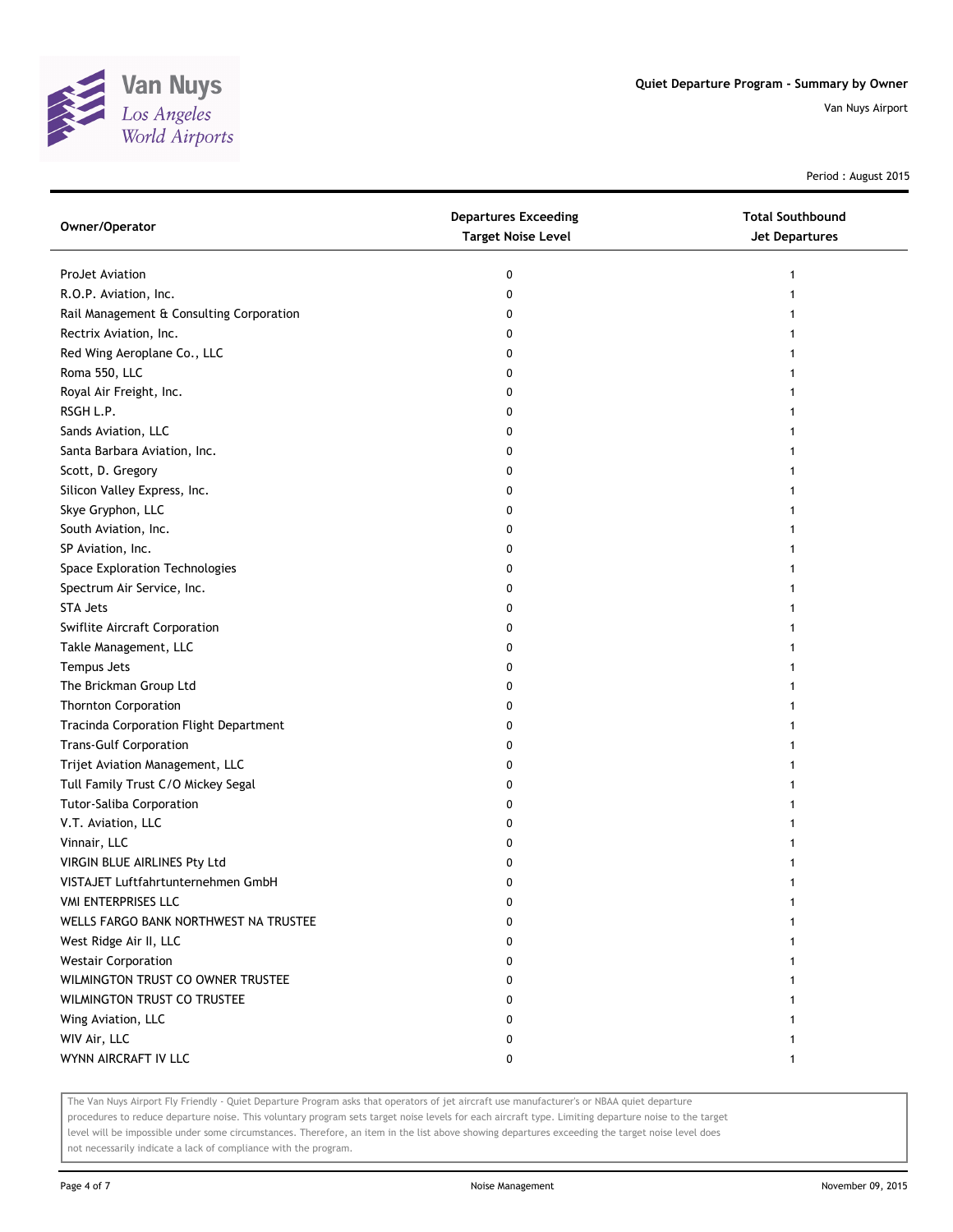

Period : August 2015

| Owner/Operator                          | <b>Departures Exceeding</b><br><b>Target Noise Level</b> | <b>Total Southbound</b><br><b>Jet Departures</b> |
|-----------------------------------------|----------------------------------------------------------|--------------------------------------------------|
| Aero Air, LLC                           | 0                                                        | 2                                                |
| Aeropremiere, LLC                       | 0                                                        | $\mathbf{2}$                                     |
| AG Logistic Services, LLC               | 0                                                        | 2                                                |
| Air Finance Corporation                 | 0                                                        | $\mathbf{2}$                                     |
| Air Rutter International                | 0                                                        | $\overline{2}$                                   |
| AMERICAN EAGLE AIRLINES Inc.            | 0                                                        | 2                                                |
| Aviation Leasing Group, Inc.            | 0                                                        | $\overline{2}$                                   |
| <b>BANK OF UTAH TRUSTEE</b>             | 0                                                        | 2                                                |
| CENTRAL MANAGEMENT SERVICES II LLC      | 0                                                        | $\overline{2}$                                   |
| <b>Chevron Aviation Services</b>        | 0                                                        | $\mathbf{2}$                                     |
| Colony Capital, LLC                     | 0                                                        | $\mathbf{2}$                                     |
| Craig Air Center, Inc.                  | 0                                                        | $\mathbf{2}$                                     |
| Current Aviation Group, Inc.            | 0                                                        | 2                                                |
| Fair Wind Air Charter                   | 0                                                        | 2                                                |
| Friedkin Aviation, Inc.                 | 0                                                        | $\mathbf{2}$                                     |
| <b>Gama Aviation</b>                    | 0                                                        | 2                                                |
| Golden State Jet, LLC                   | 0                                                        | 2                                                |
| Heir to Air, Inc.                       | 0                                                        | 2                                                |
| IBC Hospitality, LLC                    | 0                                                        | $\overline{2}$                                   |
| Jetaway Air Service, LLC                | 0                                                        | $\overline{2}$                                   |
| KAISERAIR Inc.                          | 0                                                        | $\overline{2}$                                   |
| Landmark Aviation                       | 0                                                        | $\mathbf{2}$                                     |
| Latitude 33 Aviation LLC                | 0                                                        | $\mathbf{2}$                                     |
| Lewis Energy                            | 0                                                        | $\overline{2}$                                   |
| M & B HOLDINGS OF DELAWARE LLC          | 0                                                        | $\overline{2}$                                   |
| Meridian Air Charter                    | 0                                                        | 2                                                |
| Moser Aviation, LLC                     | 0                                                        | 2                                                |
| Mr. Chow Enterprises, Ltd.              | 0                                                        | 2                                                |
| N702SS LLC                              | 0                                                        | $\overline{2}$                                   |
| Nelson, Ronald L.                       | 0                                                        | $\overline{2}$                                   |
| NOLAN CAPITAL INC                       | 0                                                        | $\overline{2}$                                   |
| Occidental Petroleum Corporation        | 0                                                        | $\mathbf{2}$                                     |
| PK Equipment Holding, LLC               | 0                                                        | 2                                                |
| RB Aircraft Leasing, LLC                | 0                                                        | $\overline{2}$                                   |
| Santa Barbara Aircraft Management       | 0                                                        | $\overline{2}$                                   |
| SpiritJets                              | 0                                                        | 2                                                |
| Superior Industries International, Inc. | 0                                                        | 2                                                |
| Talon Air, Inc.                         | 0                                                        | 2                                                |
| <b>TEXTRON FINANCIAL CORP</b>           | 0                                                        | $\overline{2}$                                   |
| <b>TFT Aviation</b>                     | 0                                                        | $\overline{2}$                                   |
| Threshold Technologies, Inc.            | 0                                                        | $\mathbf{2}$                                     |

The Van Nuys Airport Fly Friendly - Quiet Departure Program asks that operators of jet aircraft use manufacturer's or NBAA quiet departure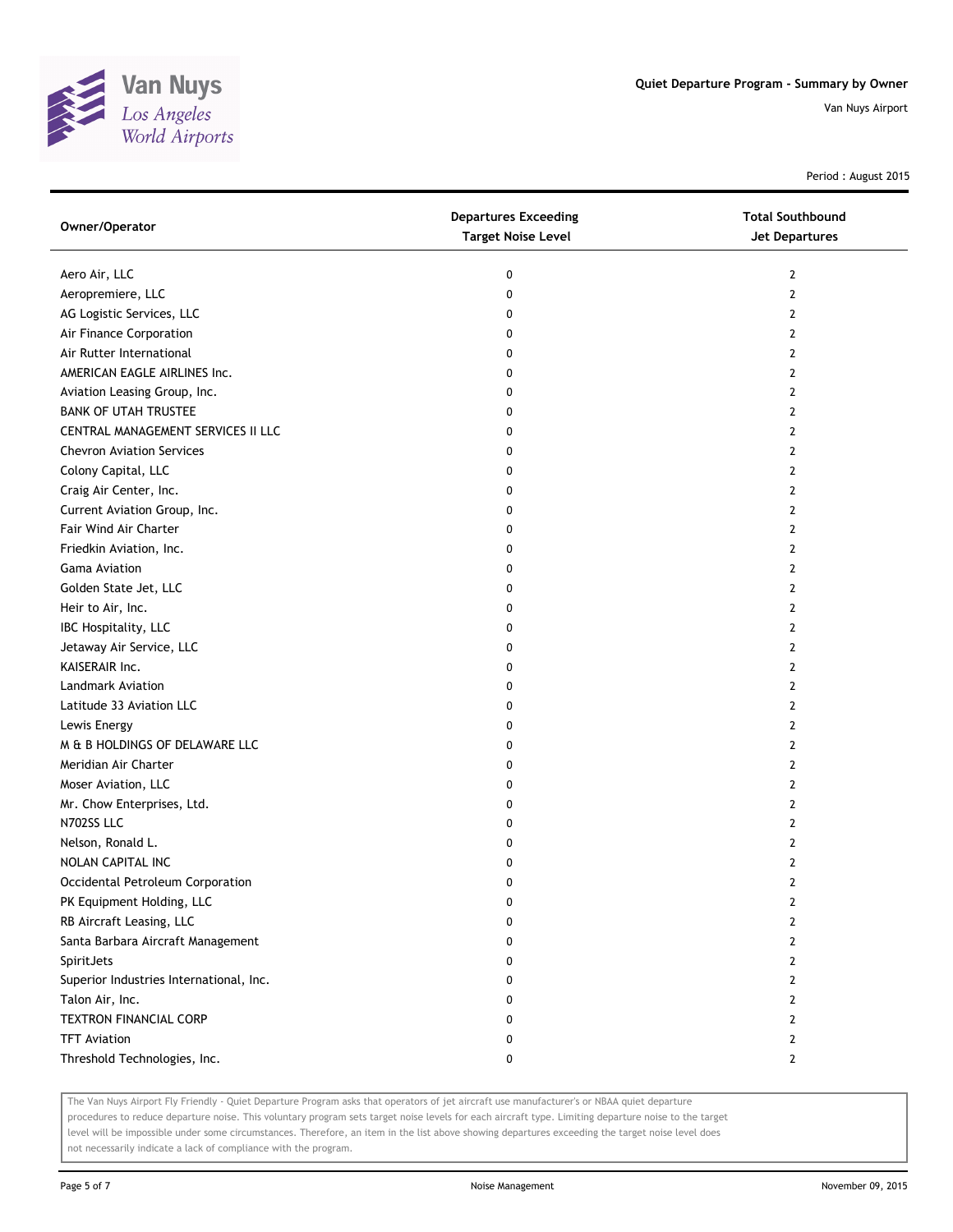

Period : August 2015

| Owner/Operator                             | <b>Departures Exceeding</b><br><b>Target Noise Level</b> | <b>Total Southbound</b><br><b>Jet Departures</b> |
|--------------------------------------------|----------------------------------------------------------|--------------------------------------------------|
| Universal Jet Aviation, Inc.               | 0                                                        | 2                                                |
| VCS Air, LLC                               | 0                                                        | 2                                                |
| Velox Aircraft, LLC                        | 0                                                        | 2                                                |
| Allen Lund Company, Inc.                   | 0                                                        | 3                                                |
| Aviation Consultants, Inc.                 | 0                                                        | 3                                                |
| <b>AVJET Corporation</b>                   | 0                                                        | 3                                                |
| <b>Biscuit Aviation, LLC</b>               | 0                                                        | 3                                                |
| Blue Sky 45, LLC                           | 0                                                        | 3                                                |
| BM Jet Aviacion Privada del Med. Occ.      | 0                                                        | 3                                                |
| Cove Aviation Partners, LLC                | 0                                                        | 3                                                |
| Domino's Pizza, LLC                        | 0                                                        | 3                                                |
| Executive Jet Management, Inc.             | 0                                                        | 3                                                |
| FUGA, Inc.                                 | 0                                                        | 3                                                |
| <b>Gulfstream Aerospace Corporation</b>    | 0                                                        | 3                                                |
| Hill Air Company, Ltd                      | 0                                                        | 3                                                |
| Hollister Aviation, LLC                    | 0                                                        | 3                                                |
| Jet Linx Aviation, LLC                     | 0                                                        | 3                                                |
| Journey Aviation, LLC                      | 0                                                        | 3                                                |
| Mendota Aircraft Management, LLC           | 0                                                        | 3                                                |
| Moelis & Company Manager, LLC              | 0                                                        | 3                                                |
| NantWorks, LLC                             | 0                                                        | 3                                                |
| <b>NVJETS</b>                              | 0                                                        | 3                                                |
| <b>Oakmont Corporation</b>                 | 0                                                        | 3                                                |
| Superior Transportation Associates, Inc.   | 0                                                        | 3                                                |
| Ultra-Lux Jets, Inc.                       | 0                                                        | 3                                                |
| Wonderful Citrus Aviation                  | 0                                                        | 3                                                |
| Airbar, LLC                                | 0                                                        | 4                                                |
| Channel Island Aviation, Inc.              | 0                                                        | 4                                                |
| DeBartolo Property Group Flight Department | 0                                                        |                                                  |
| Delta Private Jets                         | 0                                                        |                                                  |
| Green Two, Inc.                            | 0                                                        |                                                  |
| Panda Restaurant Group, Inc.               | 0                                                        | 4                                                |
| Pilgrim Enterprises C/O Castle & Cook      | 0                                                        | 4                                                |
| Desert Jet, LLC                            | 0                                                        | 5                                                |
| R&S Aviation, Inc.                         | 0                                                        | 5                                                |
| Santa Barbara Executive Jet                | 0                                                        | 5                                                |
| <b>TWC Aviation</b>                        | 0                                                        | 5                                                |
| Caesars Entertainment Operating Co., Inc   | 0                                                        | 6                                                |
| West Coast Charters, LLC                   | 0                                                        | 6                                                |
| SunQuest Executive Air Charter, Inc.       | 0                                                        | 8                                                |
| Flexjet                                    | 0                                                        | 9                                                |

The Van Nuys Airport Fly Friendly - Quiet Departure Program asks that operators of jet aircraft use manufacturer's or NBAA quiet departure